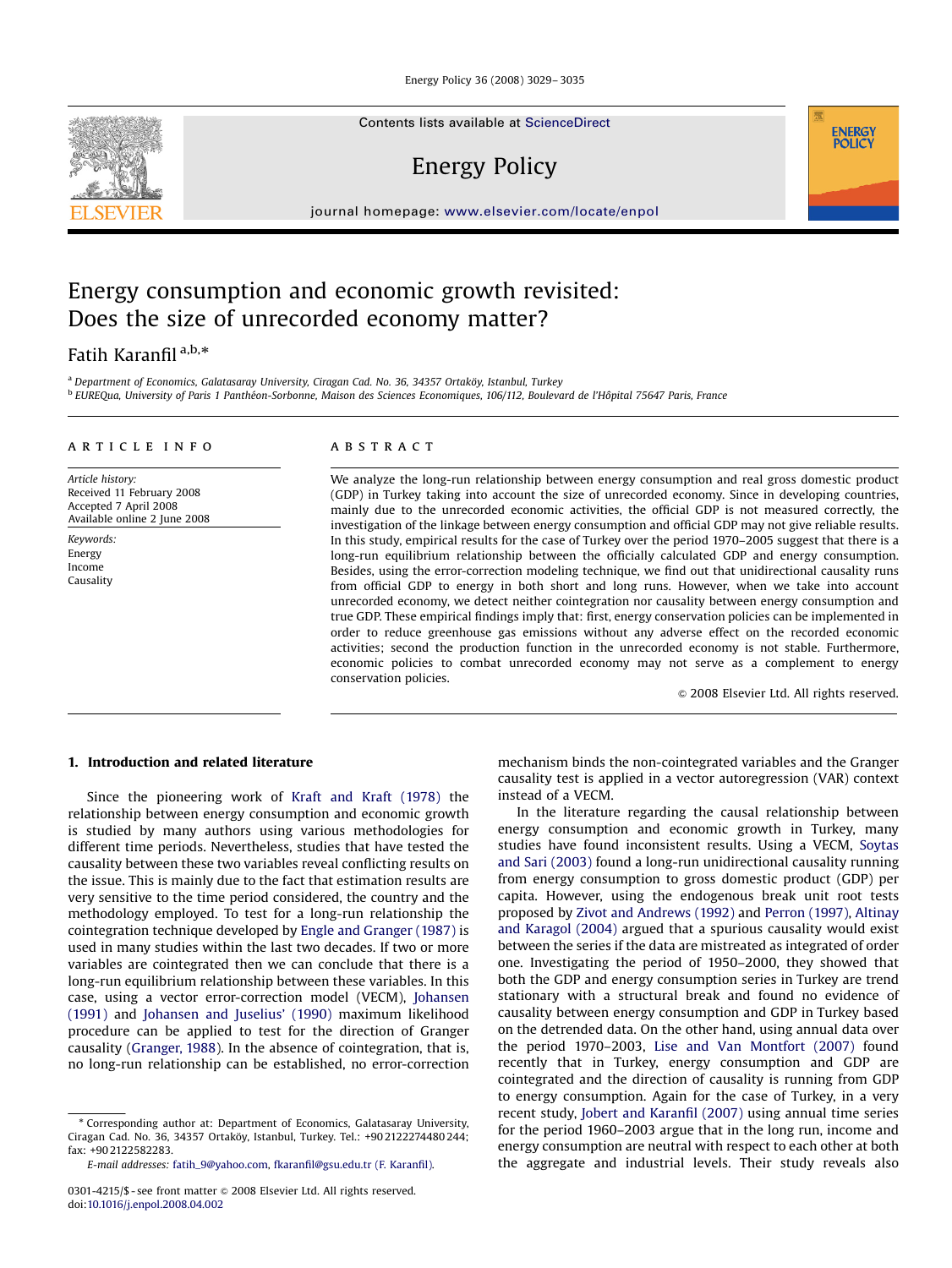a strong evidence of instantaneous causality, which means that contemporaneous values of energy consumption and income are correlated.

In a large number of studies inconsistent results concerning the direction of the relationship have been found for different countries: e.g. for different time periods, in India the direction of causality is from energy to income [\(Asafu-Adjaye, 2000;](#page--1-0) [Masih](#page--1-0) [and Masih, 1996](#page--1-0)). However, [Paul and Bhattacharya \(2004\)](#page--1-0) found bidirectional causality for the same country. On the other hand, empirical studies focusing on some industrialized countries give disparate estimations; e.g. [Kraft and Kraft \(1978\)](#page--1-0) found a significant causal relationship between income and energy consumption in the case of the United States for the period 1947–1974, supporting the view that income Granger causes energy consumption. However, [Stern \(2000\)](#page--1-0), using a VAR model, pointed out that the direction of causality runs from energy consumption to income in the United States.

Some recent studies have also employed the dynamic panel data approach to investigate the energy–income nexus in both developed and developing countries. For example, using the panel data for 40 countries (22 developed and 18 developing countries), [Lee and Chang \(2007\)](#page--1-0) showed that there exist a unidirectional causal relationship running from GDP to energy consumption in the developing countries and a bidirectional causality (or feedback) in the developed countries. However, [Huang et al. \(forth](#page--1-0)[coming\)](#page--1-0) extended the data to cover 82 countries, which are divided into four categories based on the income levels defined by the World Bank, and they reported that economic growth leads energy consumption positively in the middle income group and negatively in the high income group. They also find no evidence of causality from energy consumption to economic growth in any of the four income groups. Moreover, their VAR model includes other control variables such as pollution level and the share of value added in industry to GDP, since the Granger causality test in a bivariate framework may be subject to the omitted variables bias ([Lutkepohl, 1982](#page--1-0)). Multivariate systems are also used in some recent country-specific case studies. For example [Hondroyiannis](#page--1-0) [et al. \(2002\),](#page--1-0) employing a trivariate model to analyze the dynamic relationship between energy consumption, income and price level, found that in the long run, energy consumption and economic growth are interrelated in Greece. Again in a trivariate system but using pollutant emissions instead of prices, [Ang \(2007,](#page--1-0) [2008\)](#page--1-0) draws the conclusion that economic growth exerts a causal influence on energy use both in France and Malaysia, respectively. In the same framework, [Soytas and Sari \(forthcoming\)](#page--1-0) using the data on the Turkish economy over the years 1960–2000, pointed out that income and emissions are neutral with respect to each other and that emissions Granger cause energy consumption. In the light of these results, they concluded, as did [Jobert and](#page--1-0) [Karanfil \(2007\)](#page--1-0) before them, that an energy-saving program can be followed without harming economic growth and that investments on energy technologies should be undertaken in order to switch to less carbon-intensive energy use in Turkey.<sup>1</sup>

We have to also point out that the past studies mentioned above have not examined whether there exist unrecorded (or unreported) economic activities that contribute to the energy use. In a country if the unrecorded economy has an important weight in the overall economic activities then a significant part of the energy use does not seem to create any value added in the officially calculated GDP. That is certainly the case for most of the developing countries. Thus, the investigation of the linkage between energy consumption and official GDP may not give reliable results in such countries.

[Smith \(1994\)](#page--1-0) gives the definition of underground or shadow economy as ''market-based production of goods and services, whether legal or illegal that escapes detection in the official estimates of GDP".<sup>2</sup> There is a large literature on estimating the size of unrecorded economy. Surveys based on household data (direct or micro approach) as well as macroeconomic indicators such as GDP, employment or aggregate currency demand (indirect or macro approach) are commonly used in the relevant literature.

Although the size of unrecorded economy varies in different periods and across different countries, developing countries have fairly the largest unrecorded economies with 44% in African countries and 39% in Latin American countries. Regarding transition and developed countries, unrecorded economy is estimated to account for 20% in Middle and Eastern European countries and for 12% in OECD countries ([Gerxhani, 2004\)](#page--1-0). Concerning the Turkish unrecorded economy, the results have been mixed depending not only on the methodology but also on the period considered. [Table 1](#page--1-0) summarizes the results of the main studies on the size of unrecorded economy in Turkey.

As it can be seen from [Table 1,](#page--1-0) there are several methods used in the estimation of the size of unrecorded economy. According to the transaction approach [\(Feige, 1979\)](#page--1-0), the difference between nominal GNP and total transactions gives the size of unrecorded economy. On the other hand, the intuition behind the currency demand approach [\(Cagan, 1958](#page--1-0)) is that an increase in the tax burden may increase the size of informal economy as well as the currency demand since the unrecorded economic activities are paid in cash. [Tanzi's \(1983\)](#page--1-0) econometric approach is used to detect the variations in the size of unrecorded economy after a tax rise. In the multiple indicator multiple causes (MIMIC) model [\(Frey and](#page--1-0) [Weck, 1983a, b](#page--1-0)) various macroeconomic variables are introduced to estimate the size of unrecorded economy. All of these methods have advantages and weaknesses, which are well documented in the literature [\(Frey and Pommerehne, 1984](#page--1-0); [Feige, 1990](#page--1-0); [Thomas,](#page--1-0) [1999](#page--1-0)). Overall empirical results indicate that in Turkey unrecorded economic activities represent a large part of the economy varying between 0% and 45% of annual output. It is then obvious that total energy supply in Turkey is not entirely used in the recorded economic activities; thus the linkage between official GDP and energy consumption in Turkey is very critical.

The purpose of this paper is to empirically re-examine the causal relationship between energy consumption, officially calculated GDP and true GDP, that is, the sum of unrecorded economy and official GDP in Turkey. To the best of our knowledge, no study has proposed such an analysis for any country. The results of this paper will improve our understanding of the relationship between energy consumption and recorded and/or unrecorded economic activities. Therefore they have important policy implications for Turkey.

The remainder of the paper is organized as follows. In Section 2, we briefly describe the methodology employed and the data used in the empirical analysis. In Section 3, we present the empirical results and the final section contains the conclusions and the policy implications.

#### 2. Data description and econometric methodology

In a very recent study, [Karanfil and Ozkaya \(2007\)](#page--1-0) developed a new methodology to estimate the size of unrecorded economy.

 $1$  Additional empirical results from causality tests for other developing and industrialized countries can be found in [Lee \(2005, 2006\)](#page--1-0) and [Chontanawat et al.](#page--1-0) [\(2008\)](#page--1-0).

<sup>&</sup>lt;sup>2</sup> See [Feige \(1990\)](#page--1-0) for a detailed classification of underground economic activities.